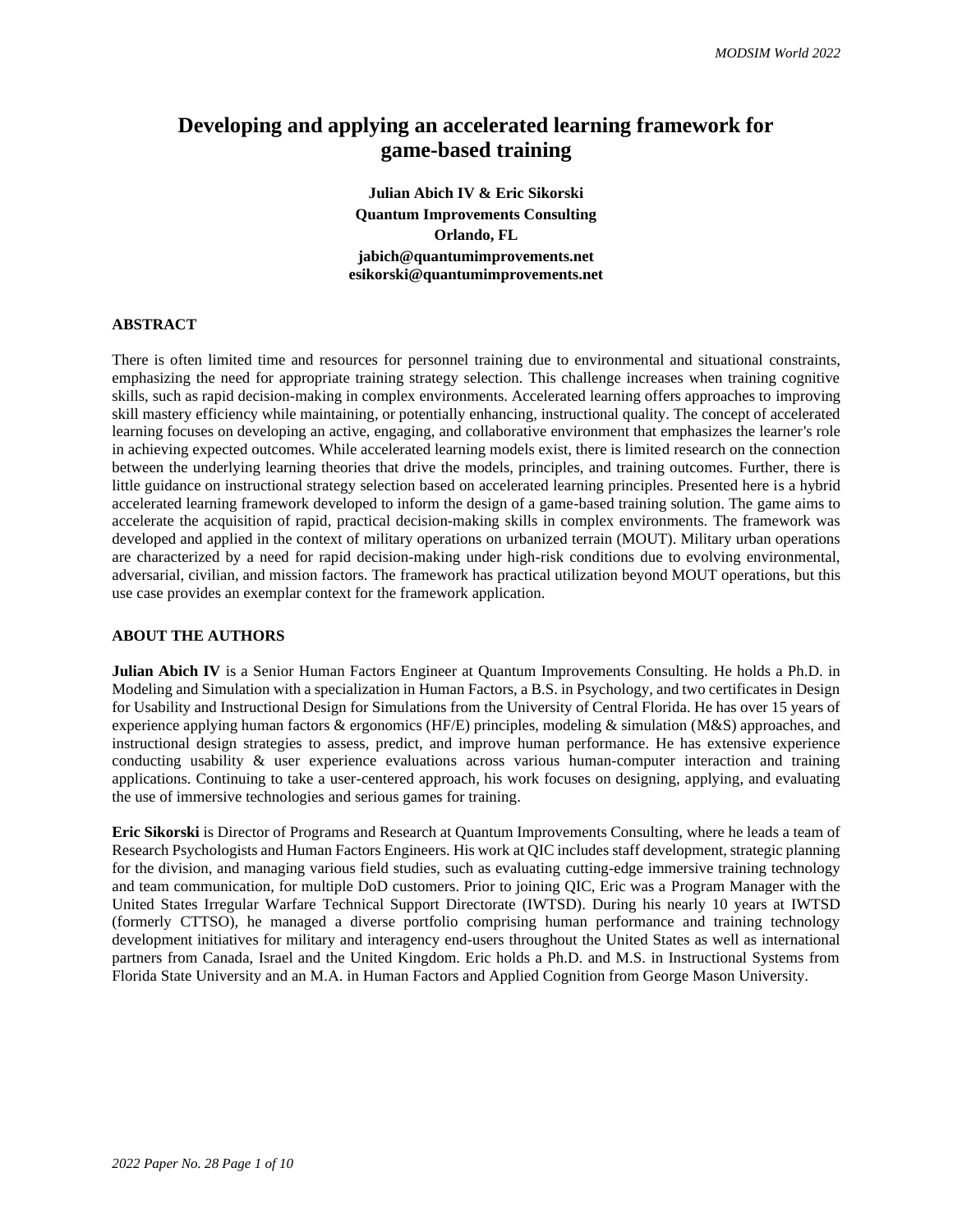# **Developing and applying an accelerated learning framework for game-based training**

**Julian Abich IV & Eric Sikorski Quantum Improvements Consulting Orlando, FL jabich@quantumimprovements.net esikorski@quantumimprovements.net**

# **INTRODUCTION**

There is an ever-pressing and increasing demand for a highly skilled workforce, especially in national defense, where combat-ready warfighters are often needed at a moment's notice. Many factors drive this demand, such as senior-level personnel reaching retirement age, increased entry-level recruitment, competition with adversaries, technological changes to job tasks, and general growth of domain knowledge and information. Meeting workforce demands call for innovative approaches to train new and advancing personnel. The concept of accelerated learning has been identified as a means to achieve the workforce and warfighter goals set by the defense services. For instance, one of the U.S. Navy's Sailor 2025 initiatives aims to "…accelerate learning for faster response to rapidly changing warfighting requirements in increasingly dynamic operational environments (U.S. Navy, 2019)." The notion of accelerating learning lies in the desire to achieve higher-level skill sets within less time without compromising the quality of instructional design or skill retention (Andrews & Fitzgerald, 2010).

There are clear motives for accelerating learning across all services (Andrews & Fitzgerald, 2010):

- Complexity of conflicts characterized by irregular warfare intended to disrupt traditional wartime patterns
- Warfighters are expected to perform ill-defined tasks under extensive time pressure and need to develop situational understanding to dynamically plan and respond to adversarial actions
- There is a need to eliminate barriers to retaining knowledge and skills from the onset of learning to its realworld implementation
- Real-world experiences are often limited or unavailable, reducing reinforcement opportunities to enhance knowledge and skill sets

To meet these challenges, training must instill expert-level skill sets across ranks to achieve combat readiness and squad overmatch. Modern training technologies, such as serious games, have the potential to accelerate learning through repeated exposure to various, dynamic, challenging scenarios, encourage peer collaboration, and expert-level guidance and feedback. Game-based training holds promise for accelerating the acquisition of cognitive skills critical to addressing the challenges, but sound instructional design grounded in learning theory and research must be applied.

# **The Military and Serious Games**

Serious games have been implemented for military training in many countries and have effectively provided experienced-based learning for cognitive, affective, and procedural training (Goldberg, Knerr, Grosse, 2005; Roman & Brown, 2008; van der Hulst, 2013). Serious games, for purposes here, refer to games intended to teach or train and are outside of pure entertainment (Arnab et al., 2015). Digital games are interactive programs played on an electronic platform or system (Brkljačić, Sučić, Tkalić, Wertag, & Lučić, 2019). The U.S. military has embraced digital gamebased training solutions since there is an understanding that most recruits today are digital natives and therefore, would be more receptive to modern approaches for educating and training (Prensky, 2007).

Digital natives tend to be multimedia-oriented, socially networked, consistently connected through their digital devices, and often play video games. Although there may be negative consequences to constantly interacting with electronic devices, performance benefits are also realized. In a comprehensive review of vigilance enhancement (Al-Shargie, Tariq, Mir, Alawar, Babiloni, & Al-Nashash, 2019), the research found that playing action video games led to improvements in perceptual (Li, Polat, Makous, & Bavelier, 2009), visuospatial (Feng, Spence, & Pratt, 2007; Ferguson, 2010), perceptuomotor (Fischer, Kubitzki, Guter, & Frey, 2007; Li, Chen, & Chen, 2016), and attentional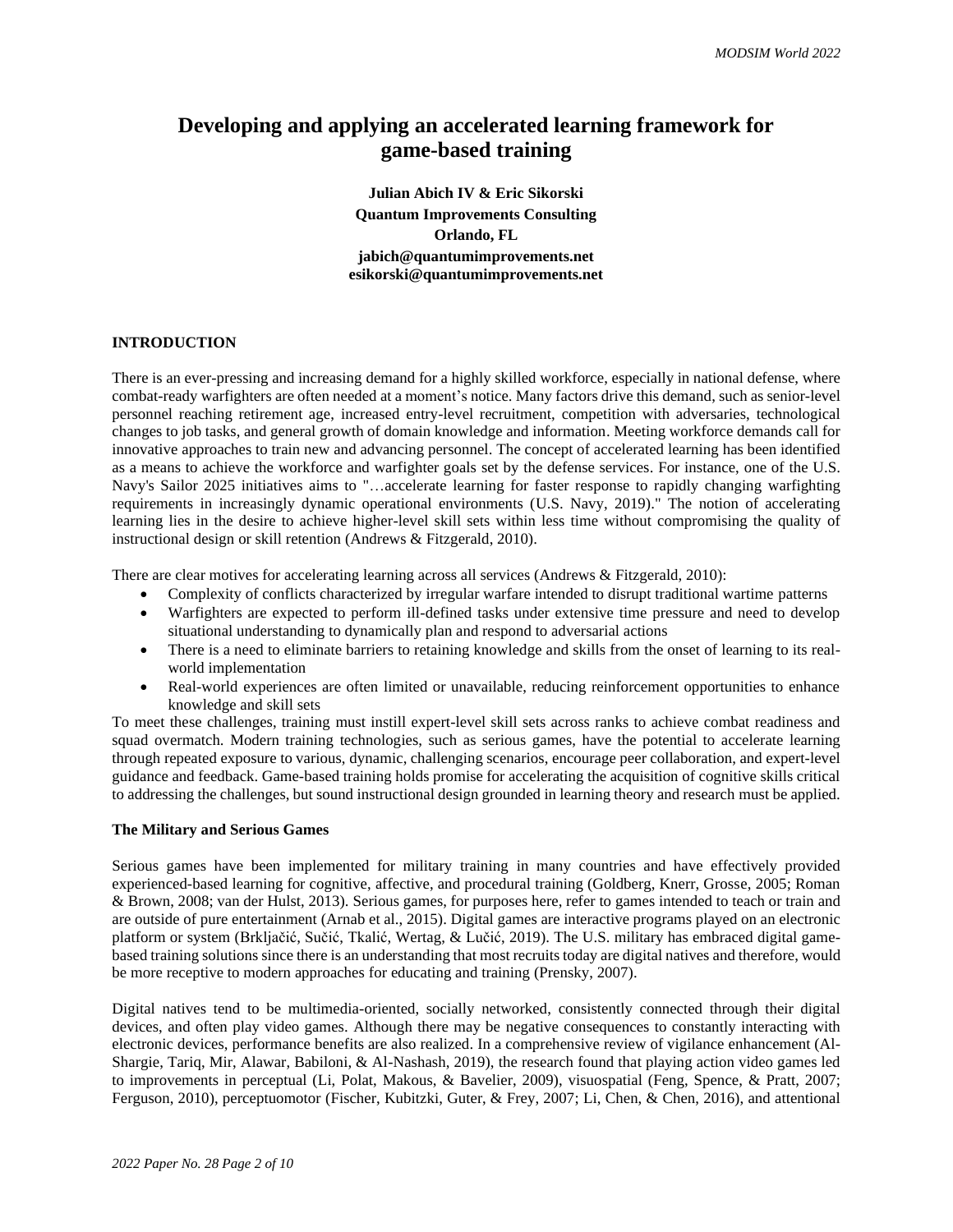abilities (Green & Bavelier, 2003). Further, playing action video games has benefited users regarding cognitive functions, such as cognitive flexibility (Green, Sugarman, Medford, Klobusicky, & Bavelier, 2012) and updating working memory (Colzato, van den Wildenberg, Zmigrod, & Hommel, 2013). Separately, neurological studies found video gameplay led to increases in the gray matter within areas of the frontal lobe associated with abstract reasoning, problem-solving, and decision-making (Colom et al., 2012; Kuhn, Gleich, Lorenz, Lindenberger, & Gallinat, 2014). These findings, along with the breadth of evidence within the literature, further suggest digital game-based training solutions should be implemented across the military services.

One of the U.S. military's first successful serious digital games was America's Army, released in 2002, intended to enhance recruitment (Allen, 2017). Beyond the game's explicit intention, it was reported that a civilian with no prior medical training leveraged what was learned from a medical lesson in America's Army to provide medical aid to car crash victims (Mezoff, 2008). The game's content was realistic enough to showcase an inside perspective of Army careers, such as combat medic. Even without the intent of training, skills were not only acquired but also effectively transferred to a real-world scenario. That is training's holy grail. Lessons can be taken from this situation that have later been supported through research: 1) video games can be leveraged for training, 2) content should be optimally realistic, 3) practicing skills within a video game environment can transfer to the real world, and 4) skills learned in a video game can be retained over long periods. The military has seen the evidence in support of digital game-based training and has continued to explore and employ these solutions to train Servicemembers.

The question remains as to whether military personnel's cognitive skill acquisition can be *accelerated* using serious games. One approach to answering this question is developing and evaluating an accelerated learning framework for game-based training design. While there are models and established principles of accelerated learning (Meier, 2000; Smith, 2003) and frameworks to evaluate accelerated learning within games (Lim et al., 2013; Petersen, Oliveira, Hestetum, & Sørensen, 2019), a framework for designing serious games for accelerating training does not exist.

# **ACCELERATED LEARNING FRAMEWORK FOR GAME-BASED TRAINING DESIGN**

The main goal for this new framework is to provide awareness and a general structural process to guide the design of serious digital games to accelerate learning and training. The framework application proposes that training with serious digital games will effectively and rapidly transfer skills to real-world applications without compromising retention. Further, this framework complements existing models and frameworks for designing and evaluating serious games to provide a robust approach. To guide the development of the new framework, first, a literature review captured existing accelerated learning models and frameworks and empirically supported learning theories and instructional strategies to inform the essential components of the framework.

## **Literature Review Methodology**

A review of the training and learning research literature was conducted to inform the accelerated learning framework for game-based training. In order to carry out the review, search engines known to compile articles across scholarly databases efficiently were utilized (e.g., Google Scholar). To direct the search further, specific technical databases (e.g., Defense Technical Information Center, I/ITSEC and MODSIM conference proceedings repositories) were accessed to find domain-relevant accelerated learning research. First, keyword searches focused on accelerated learning terms (e.g., accelerated learning, training, model, principles, or guidelines) to identify existing models. The initial search for accelerated learning models found few articles that discussed a model or one developed with a clear theoretical foundation. Once exhausted and seminal accelerated learning articles were identified (i.e., Meier 2000; Smith 1998), the research attempted to identify the underlying learning theories. Since such few articles discussed the theoretical foundation of accelerated learning, the researchers were required to deduce potential theories based on the accelerated principles and guidelines discovered. Therefore, as theories were identified and alignment with the accelerated learning models was drafted, validation by SMEs was determined to be a critical step (see Hybrid Card Sorting Task below). Once the set of learning theories was identified, the literature search expanded to incorporate other associated key terms applicable across domains (e.g., complex decision-making) and specific to the domain of interest (e.g., Marine squad decision-making training). The results of all these previous steps then directed the research into effective instructional strategies emphasizing, but not limited to, game-based approaches. The criteria to determine the retained instructional strategies were: 1) had to be guided by a learning theory and 2) had to have empirical evidence to support their effectiveness. The criteria did not limit the search within a specific domain, as it was expected that the results would be derived from various domains and applications. The result of the literature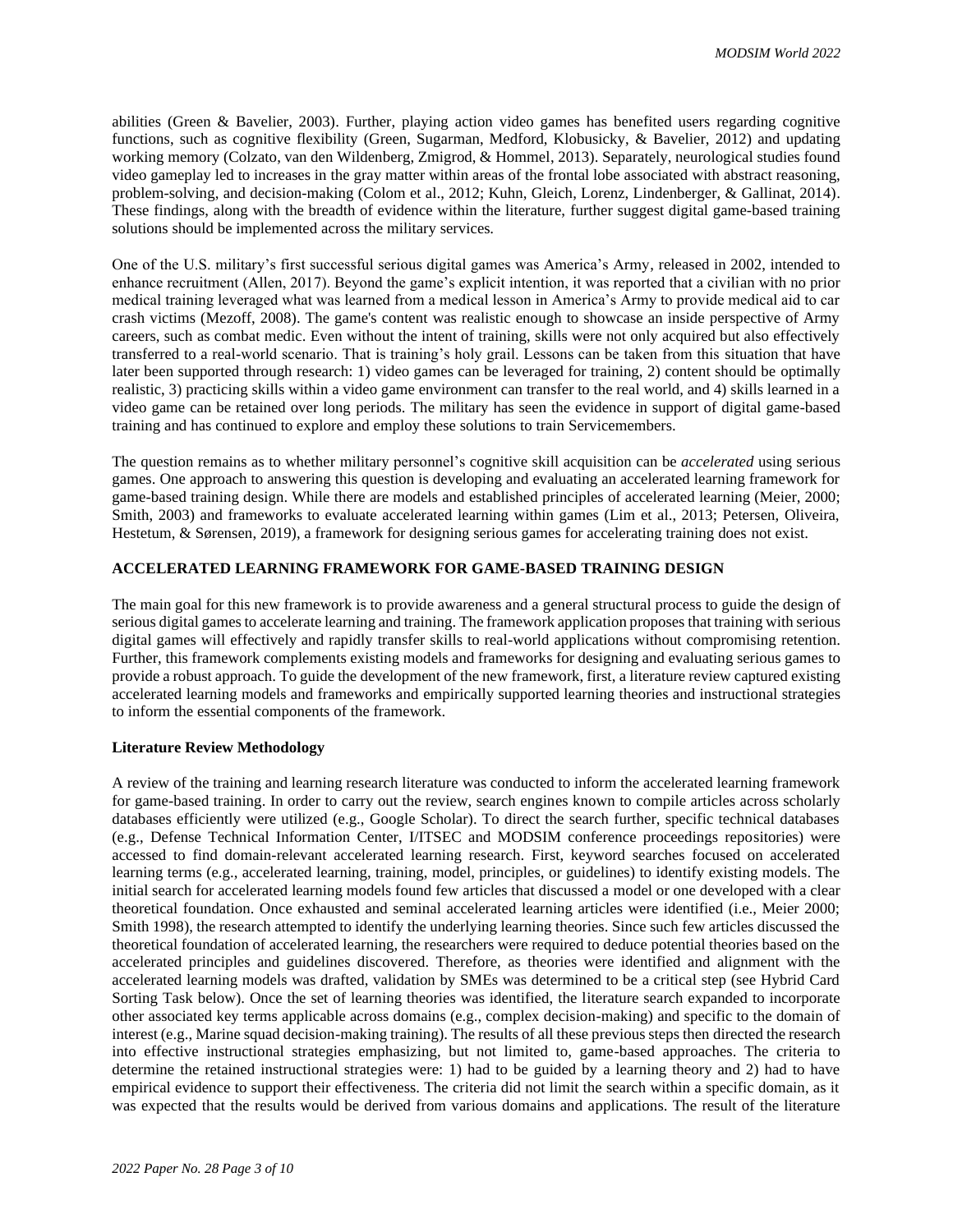review was an electronic spreadsheet document aligning all these described elements to guide and inform the creation of the new framework, core learning concepts, and game features.

### **Existing Frameworks**

The Accelerated Learning Framework (ALF) proposed by Petersen, Oliveira, Hestetum, & Sørensen (2019) focuses on evaluating game-based learning environments within industry. The ALF is intended to be pragmatic by connecting theoretical constructs and models to domain applications. The ALF is based on Meier's (2000) seven principles of accelerated learning framework and accounts for other learning theories and game design frameworks (i.e., Zone of Proximal Development (Vygotsky's, 1978), Flow theory (Csikszentmihalyi, 1990), Activity Theory-based Model of Serious Games (Carvalho et al., 2015), immersive learning framework (de Freitas et al., 2010), comprehensive conceptual framework (Mayer et al., 2014), & learning mechanics-game mechanics framework (Arnab et al., 2014)).

Three core concepts are outlined for supporting accelerated learning (Petersen et al., 2019):

- Cognitive Learner's higher-order thinking and deep understanding of concepts
- Affective Learner's emotions, interests, attitudes, engagement, and motivation
- Context The learning environment's reflection of relevant and realistic content and practice opportunities

Collectively, these three concepts work together to generate plansfor learning progression, design appropriate learning content, support transfer to the work environment, and guide recommended evaluations to assess accelerated learning. While the framework provides general guidance to facilitate accelerated learning, the interactive opportunities that games provide require further guidance to exploit their full beneficial potential. Therefore, a game-based accelerated learning framework is proposed to build on the approach described and the foundation of these previous frameworks.

#### **An Updated Framework**

The accelerated learning framework for game-based training design was conceived based on accelerated learning principles, instructional design theory and research, and decision-making training research and practices. The framework is depicted in a concentric matrix that aligns the principles with theoretical foundations and practices (Figure 1). The five core layers are: 1) Accelerated learning models and principles, 2) Learning theories, 3) Instructional strategies, 4) Game features, and 5) Learning context. Each layer does not exist in isolation, but rather there is interplay across all layers with the theoretical assumption that accelerated learning will be the emergent property of this synergy.

Figure 1. Accelerated learning framework for game-based training (Image template by PresenationGo).

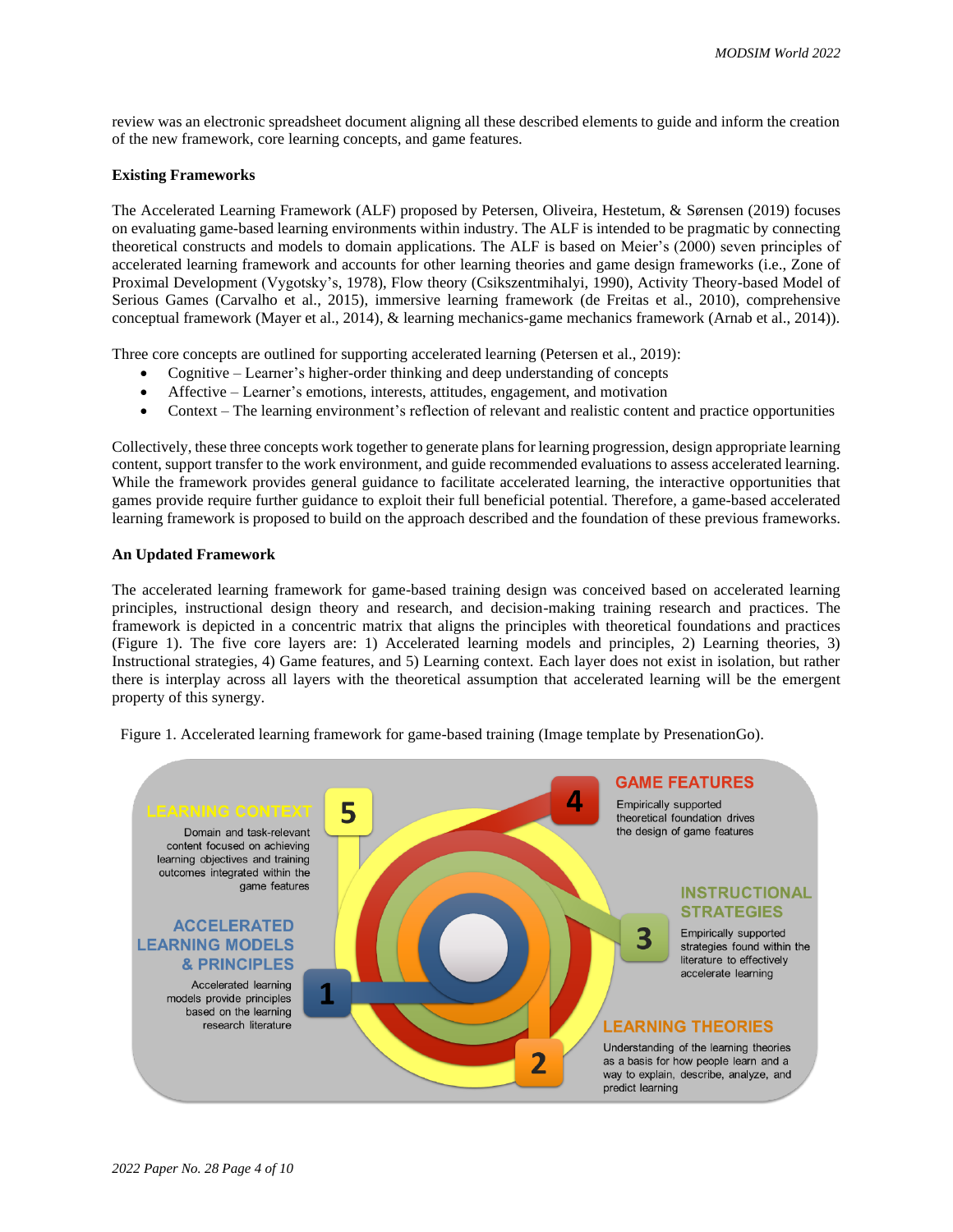At the core of the framework are the accelerated learning models and principles, without which compromises the likelihood of its overall effectiveness. At this time, Meier's (2000) seven principles, along with Smith's accelerated learning cycle (1998), are two prominent recommended sources (Table 1). Future research may expand this list.

Table 1. Accelerated learning models & Principles.

| <b>Seven Principles of Accelerated Learning (Meier, 2000)</b> | <b>Accelerated Learning Cycle (Smith, 1998)</b>             |  |  |
|---------------------------------------------------------------|-------------------------------------------------------------|--|--|
| 1. Learning involves the whole mind and body, with all        | Connection (Introduction)                                   |  |  |
| the senses, receptors and emotions that go with it;           | This stage is about orienting the learner to the            |  |  |
| 2. Learning is creation, not consumption and knowledge        | learning.                                                   |  |  |
| is not absorbed, but created. This assumes learning as        |                                                             |  |  |
| the creation of new meaning and understanding and             | Activation (Confident and Critical Execution)               |  |  |
| assimilating it into the work we do.                          | This is where learners find the information<br>$\bullet$    |  |  |
| 3. Collaboration aids learning; learning is better within a   | and begin to make sense of it.                              |  |  |
| social context, and we often learn in collaboration with      |                                                             |  |  |
| peers rather than in isolation.                               | Demonstration (Experiential Learning)                       |  |  |
| 4. Learning takes place on many levels simultaneously;        | This is where learners can show that they have<br>$\bullet$ |  |  |
| learning is not a matter of one thing at a time but many      | understood what they have learned so far in                 |  |  |
| things at once.                                               | the lesson.                                                 |  |  |
| 5. Learning comes from doing the work itself (with            |                                                             |  |  |
| feedback), and real concrete situations are often better      | Consolidation (Reflection & Discussion)                     |  |  |
| than hypothetical and abstract concepts.                      | In the final stage of the cycle, students can               |  |  |
| 6. Positive emotions greatly improve learning; learning       | consolidate their learning through meaningful               |  |  |
| that is joyful, relaxed and engaging is more effective.       | review.                                                     |  |  |
| 7. The image brain absorbs information instantly and          |                                                             |  |  |
| automatically; images are easier to retain than verbal        |                                                             |  |  |
| abstractions.                                                 |                                                             |  |  |

The second layer defines the need for a theoretical basis for implementing the accelerated learning models. There is a lack of research focused on understanding the theoretical underpinnings of accelerated learning within the literature. Without this basis, it would be challenging to determine which instructional strategies would support accelerating learning. Through the literature search and the validation approach described in the following section, learning theories were identified as the underlying reasoning and support of the accelerated learning models (Table 2). The learning theories provide guidelines and principles recommended to facilitate learning. Future research should conduct analyses to provide empirical support for the alignment of learning theories and accelerated learning models.

> Table 2. Proposed learning theories that support accelerated learning models.

| <b>Theoretical Learning Foundation of Accelerated Learning</b> |                                                                |  |  |  |
|----------------------------------------------------------------|----------------------------------------------------------------|--|--|--|
|                                                                | Constructivism                                                 |  |  |  |
| $\bullet$                                                      | <b>Experiential Learning</b>                                   |  |  |  |
|                                                                | Zone of Proximal Development                                   |  |  |  |
|                                                                | Cognitivism                                                    |  |  |  |
|                                                                | Cognitive Load Theory                                          |  |  |  |
| $\bullet$                                                      | Schema Theory                                                  |  |  |  |
|                                                                | Scaffolding Theory                                             |  |  |  |
|                                                                | $\overline{\phantom{a}}$ . The set of $\overline{\phantom{a}}$ |  |  |  |

• Expertise

The third layer determines the instructional strategies used within the game for training. These instructional strategies should have a theoretical basis while also supporting empirical research regarding their effectiveness in accelerating learning. Instructional strategies will vary depending on the concepts taught and expected training outcomes. A general list of instructional strategies shown to be effective for training with games is presented here, but this is not fully exhaustive (Table 3). Future research should expand this list and focus on determining the effectiveness of accelerating learning by utilizing and expanding the LM-GM framework (Arnab et al., 2014).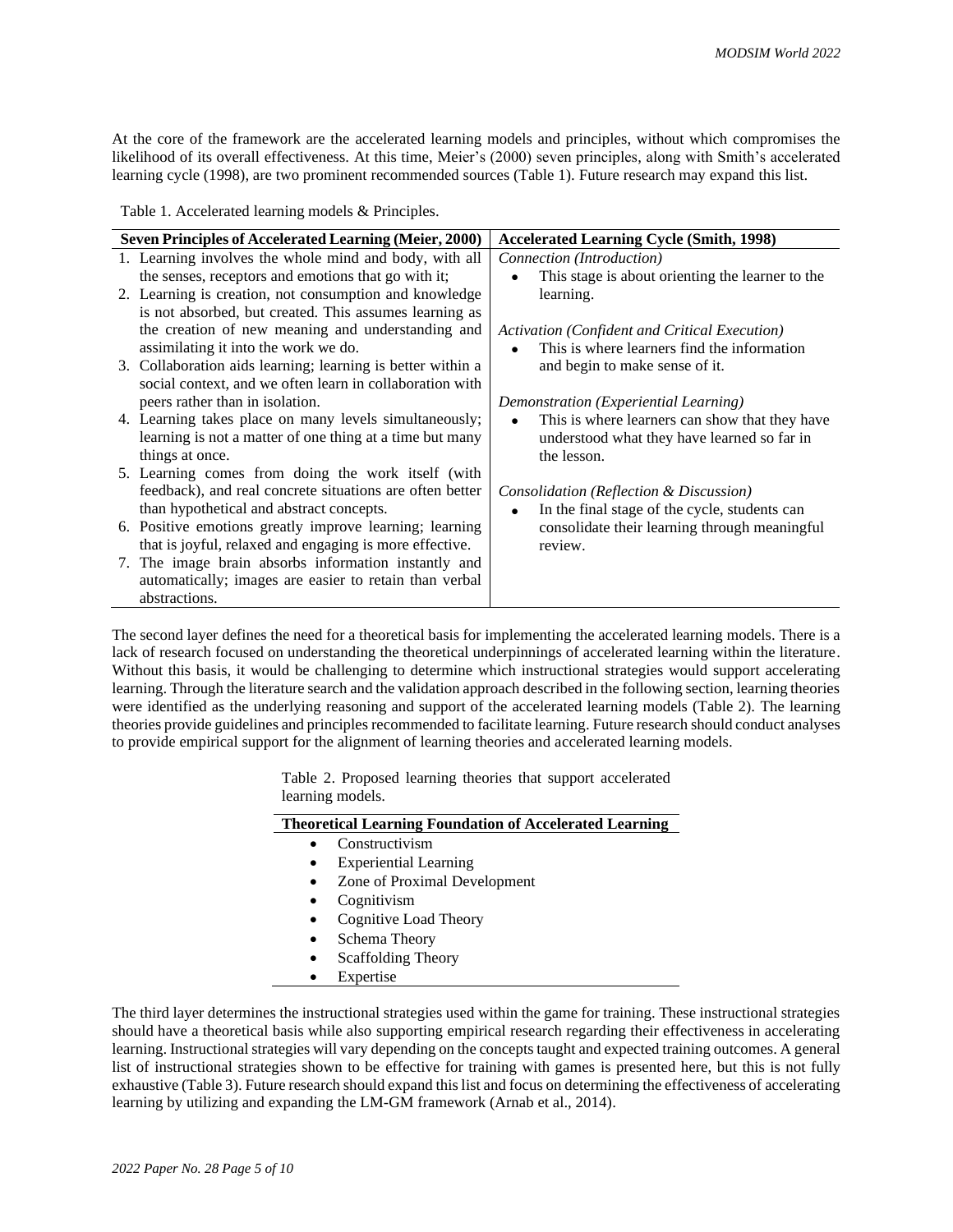| Empirically supported instructional strategies for game-based training |                                    |                         |  |  |  |  |
|------------------------------------------------------------------------|------------------------------------|-------------------------|--|--|--|--|
| Role-play                                                              | Collaboration                      | Tailored experiences    |  |  |  |  |
| Timely feedback                                                        | Competition                        | Increasing challenges   |  |  |  |  |
| Expert-informed feedback                                               | Experimentation                    | Problem-based scenarios |  |  |  |  |
| Time pressure                                                          | Reflection                         | Novel scenarios         |  |  |  |  |
| Discrete decision-making                                               | Explanation                        | Real-world scenarios    |  |  |  |  |
| Adapting content                                                       | Consequences of decisions          | Leaderboards            |  |  |  |  |
| Scaffolding                                                            | Continuous learner assessment      | <b>Badges</b>           |  |  |  |  |
| Revealing hints                                                        | Multi-modal content representation | Gamification            |  |  |  |  |
| Task variety                                                           | Narrative stories                  |                         |  |  |  |  |
| Peer discussion                                                        | Social activity                    |                         |  |  |  |  |

Table 3. List of instructional strategies gathered from the learning and training literature for game-based training.

The fourth layer leverages the information of the other three to generate game features. These game features may be based on prior research or novel ways of presenting content and allowing users to interact with the game. Game features should allow users to practice skills, support reinforcement, and aid retention. Understanding the users' demographics and taking a creative approach to determining which of these features are developed and implemented will facilitate engagement and motivation. Future research should begin to determine the level of effectiveness of each game feature in achieving accelerated learning for knowledge (e.g., procedural) and skill types (e.g., decision-making).

The fifth layer is the learning and training content portrayed through the game features. The content should reflect real-world context while adhering to pedagogical and game-based training principles. Conducting content domain and level analyses will help define the content used for the game and the order it is revealed. The game should have clear learning objectives or training outcomes to be achieved so the user understands the goal for the game and each level. This will help the user develop an awareness of what will be learned and how objectives or outcomes are related. The organization of the content and the way it is conveyed to the user will be critical in facilitating accelerated learning. Future research should determine the most effective way of organizing content and exposing users to accelerate learning.

## **Use Case Example**

A simple use case example is provided to illustrate the application of the accelerated learning framework for gamebased training design. The use case will discuss each component of the framework and how it can be used to choose instructional strategies for implementation through game features and content. The end-users and context are U.S. Marine Corps (USMC) squads training tactical decision-making skills within urban operations. Through a needs analysis, it was identified that USMC squads would benefit from a supplemental cognitive-based training solution to develop and practice squad leader decision-making skills.

## **Context**

The impetus for this research initiative was to design a game to increase cognitive agility in support of strategic and tactical decision-making training for military operations on urbanized terrain (MOUT) conducted by USMC squads. MOUTs are the range of operations planned or conducted in areas dominated by complex human-made terrain, the supporting infrastructure, and the density of the population (MCRP 12-10B.1, 2018). As operations move further into urbanized terrains, it brings with it challenges that exponentially complicate decisive planning and action. The USMC's learning philosophy seeks to create a culture of continuous learning and professional competence that yields adaptive leaders capable of successfully conducting maneuver warfare in complex, uncertain, and chaotic environments. "Every Marine is a leader" is a USMC training motto. They have stressed the importance of rapidly developing leadership skills across all small unit team members to increase combat readiness, address prioritized capability gaps, and enable combat adaptation. Marines train to be prepared for two rank levels above their current position in preparation for uncertainties during operations, but not every Marine has the drive or experience to be a leader. Therefore, a game-based training approach was proposed to implement accelerated learning principles and strategies within the context of real-world combat tactics, techniques, and procedures (TTPs) to motivate, engage, and rapidly prepare Marines to think, act and perform like experienced leaders.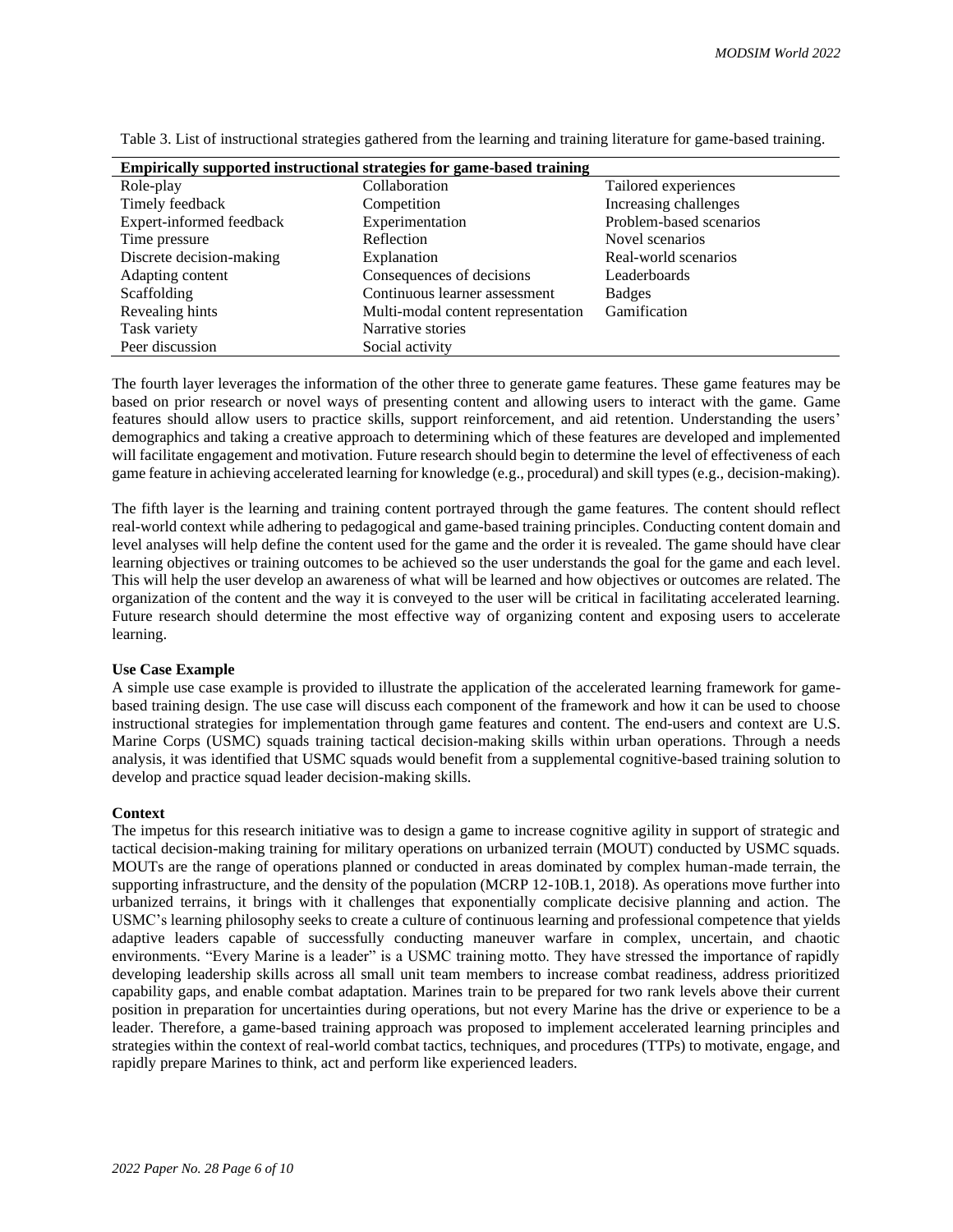## **Game design**

Marine squads train together, and everyone works with at least one other person. Considering Meier's (2000) third principle (i.e., Collaboration aids learning) and Marine's current training approach, initial ideas may be to develop a multiplayer game that involves cooperative tasks or working together to solve a problem. Next, examining the learning theories, one aspect of constructivism states that learning is a social activity. The research literature indicates that social activities are effective and provides empirical evidence for instructional strategies, such as peer discussion. Considering these components, a game feature should involve cooperative tasks that require collaboration among peers to solve a problem. To motivate, engage, and facilitate training transfer, the context of these problem-based scenarios must be relevant to a defined topic within the Marine squad's urban operations training, such as deciding which offensive maneuver tactic to implement to avoid an ambush. This process can be repeated to develop a full game concept. There is much more to a serious game's design and development process, including, in this case, substantially greater application of accelerated learning principles but generating the game concept through this framework will theoretically result in accelerated learning.

| Accelerated<br><b>Learning Principle</b>                                                                                                                              | <b>Learning Theory</b>                               | <b>Instructional</b><br><b>Strategy</b> | <b>Game Features</b>                                                                                           | <b>Learning Context</b>                                                                                                                                                                                                                     |
|-----------------------------------------------------------------------------------------------------------------------------------------------------------------------|------------------------------------------------------|-----------------------------------------|----------------------------------------------------------------------------------------------------------------|---------------------------------------------------------------------------------------------------------------------------------------------------------------------------------------------------------------------------------------------|
| Collaboration aids<br>learning; learning<br>is better within a<br>social context, and<br>we often learn in<br>collaboration with<br>peers rather than in<br>isolation | $Construction -$<br>Learning is a<br>social activity | Peer<br>discussion                      | - Multiplayer game<br>- Cooperative tasks<br>that require<br>learners to work<br>together to solve<br>problems | - Learning context is urban<br>operations<br>- Learning objective: Understand<br>which tactics to use during<br>offensive operations<br>- A task is to decide an offensive<br>maneuver tactic to avoid an<br>ambush on the way to a staging |

Table 4. Sample results of implementing the accelerating learning framework for game design

## **FRAMEWORK VALIDATION**

Currently, one approach was used, and a second was proposed, to validate the accelerated learning framework. A digital hybrid card sorting task called upon experts in learning theories and cognitive science to evaluate the framework's theoretical and pedagogical fit and structural components. Proposed for further validation is an evaluation within a real-world context to determine the effectiveness of the framework's application within an initial domain. Follow on evaluations within other contexts and domains will facilitate the acquisition of empirical evidence to support the framework's generalizability.

area

## **Hybrid Card Sorting Task**

Experts with learning theory, instructional design, and cognitive science backgrounds were recruited to review and modify the framework using a digital unmoderated hybrid card sorting task. The goal for the hybrid card sorting task was to establish a theoretical basis of accelerated learning from which instructional strategies could be recommended for effective game-based training. Informed by the literature review, three levels of digital cards were generated: 1) accelerated learning principles and guidelines, 2) learning theories and guidelines, and 3) instructional strategies emphasizing serious games and decision-making. The digital cards were created in an electronic spreadsheet to facilitate organization, allow duplicates of the cards to be created as needed, and allow experts to conduct the task remotely. An initial draft of the game features and user flow was conceptualized and shared with the experts to provide anchor headings for aligning all three levels of the cards. Experts first worked alone, leveraging their expertise to sort all cards. The hybrid aspect of the task meant that although cards were provided with the previously described content, the experts were allowed to create more as they saw fit. Once completed, a researcher conducted a comparative analysis to identify discrepancies among the experts' sorting outputs. Next, discussions among experts were moderated by the researcher to reach a consensus on each item in disagreement. Results of this task were used to inform and restructure the accelerated learning framework. This task also helped establish game concepts that were informed by the literature as potential features of the final game design. Moving forward, this digital card sorting task methodology can be used to evaluate and refine game features throughout the iterative development cycle.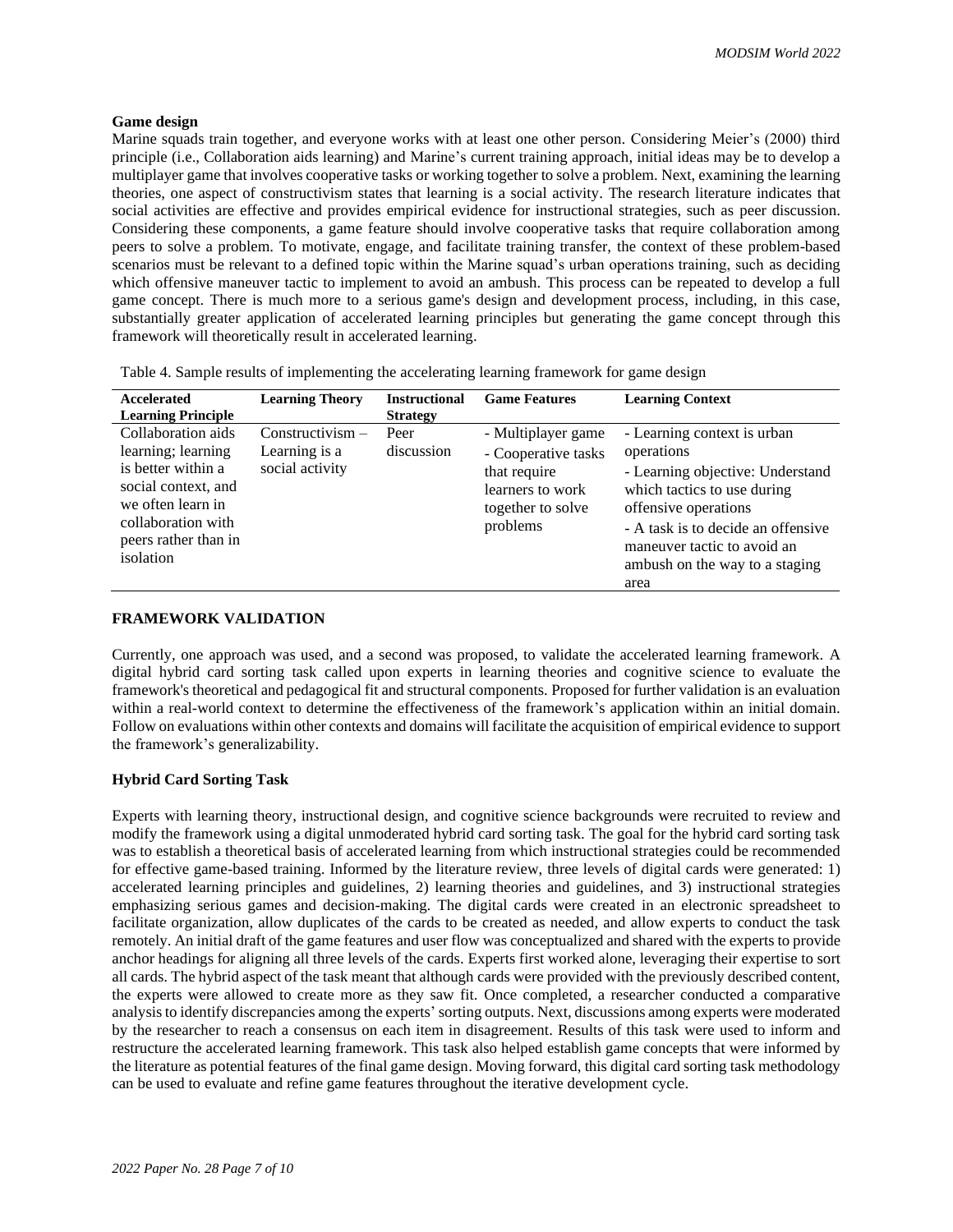### **Effectiveness Evaluation**

The framework is in its inception and must be further validated through an empirical evaluation. First, the game will need to be developed. The framework can be modified throughout the development based on iterative usability, user experience, and initial testing of the game features to meet desired training outcomes. Then, a study will be proposed to evaluate the impact of utilizing the game for supplementing training of squad leader decision-making within urbanized terrain operations. Multiple approaches can be taken to infer the game's effectiveness, such as controlling the game usage between groups or comparing the past performance of previous course graduates to new trainees utilizing the game. Ultimately, there needs to be a transfer of decision-making skills and knowledge to the real world. Therefore, part of the study proposes to evaluate the impact on field training exercises with the expectation that time spent in the field training will focus more on executing the training TTPs, rather than discussing fundamentals that should have been previously learned. This process can be repeated within a different context and domain (e.g., medical training) to capture the framework's generalizability and inform refinement.

## **CONCLUSION**

Accelerated learning approaches can provide solutions to prepare the workforce for the challenges faced within complex tasking domains, such as warfighter squad leaders' MOUT decision-making. The literature has shown that leveraging serious digital games is effective for training, but more research is needed to determine how to implement them to accelerate skill acquisition. The effort presented generated a framework to guide the design of games in support of accelerated learning. The proposed framework builds upon and complements existing models and frameworks for designing serious games and evaluating accelerated learning. The framework components provide a structural approach to ensure all aspects of the game are backed by grounded learning theories, which inform the instructional strategies and game feature design. Critical to the game design is following best learning practices for content creation, organization, and delivery. Through the interplay among all proposed framework components, it is theorized that gameplay will result in accelerated learning. Initial validation of the framework was accomplished through an expert-driven hybrid card sorting task. Game development, and further validation through experimentation using the game, are recommended to gather empirical support for the framework. Suggested research areas related to each component of the proposed framework were provided. As further research implementing the new framework is conducted, robust recommendations will be developed to guide game-based training applications across domains.

# **ACKNOWLEDGMENTS**

The research reported in this document was performed in connection with contract number N68335-21-C-0419 through the Office of Naval Research (ONR). The views and conclusions contained in this document are those of the authors and should not be interpreted as representing the official policies, either expressed or implied, of U.S. Navy, the ONR, or the U.S. Government.

#### **REFERENCES**

- Adams, N. E. (2015). Blooms's taxonomy of cognitive learning objectives. *Journal of the Medical Library Association, 103*(3), 152-153.
- Allen, G. (2017). Introduction to serious games to enhance defense capabilities Modeling & simulation special edition. *Cyber Security & Information Systems Information Analysis Center, 5*(4).
- Anderson, J. R. (1983). A spreading activation theory of memory. *Journal of Verbal Learning and Verbal Behavior, 22*(3), 261-295. --
- Andrews, D. & Fitzgerald, P. (2010, May 18-20). *Accelerating learning of competence and increasing long-term learning retention* [Conference prersentation]*.* International Training and Education Conference (ITEC), London, UK.
- Arnab, S. Arnab, S., Lim, T., Carvalho, M. B., Bellotti, F., de Freitas, S., Louchart, Suttie, N., Berta, R., De Gloria, A. (2015). Mapping learning and game mechanics for serious games analysis. *British Journal of Educational Technology, 46*(2), 391-411.
- Arts, J. A. R., Gihselaers, W. H., & Segers, M. S. R. (2006). Enhancing problem-solving expertise by means of an authentic, collaborative, computer supported and problem-based course. *European Journal of Psychology of Education, 21*, 71-90.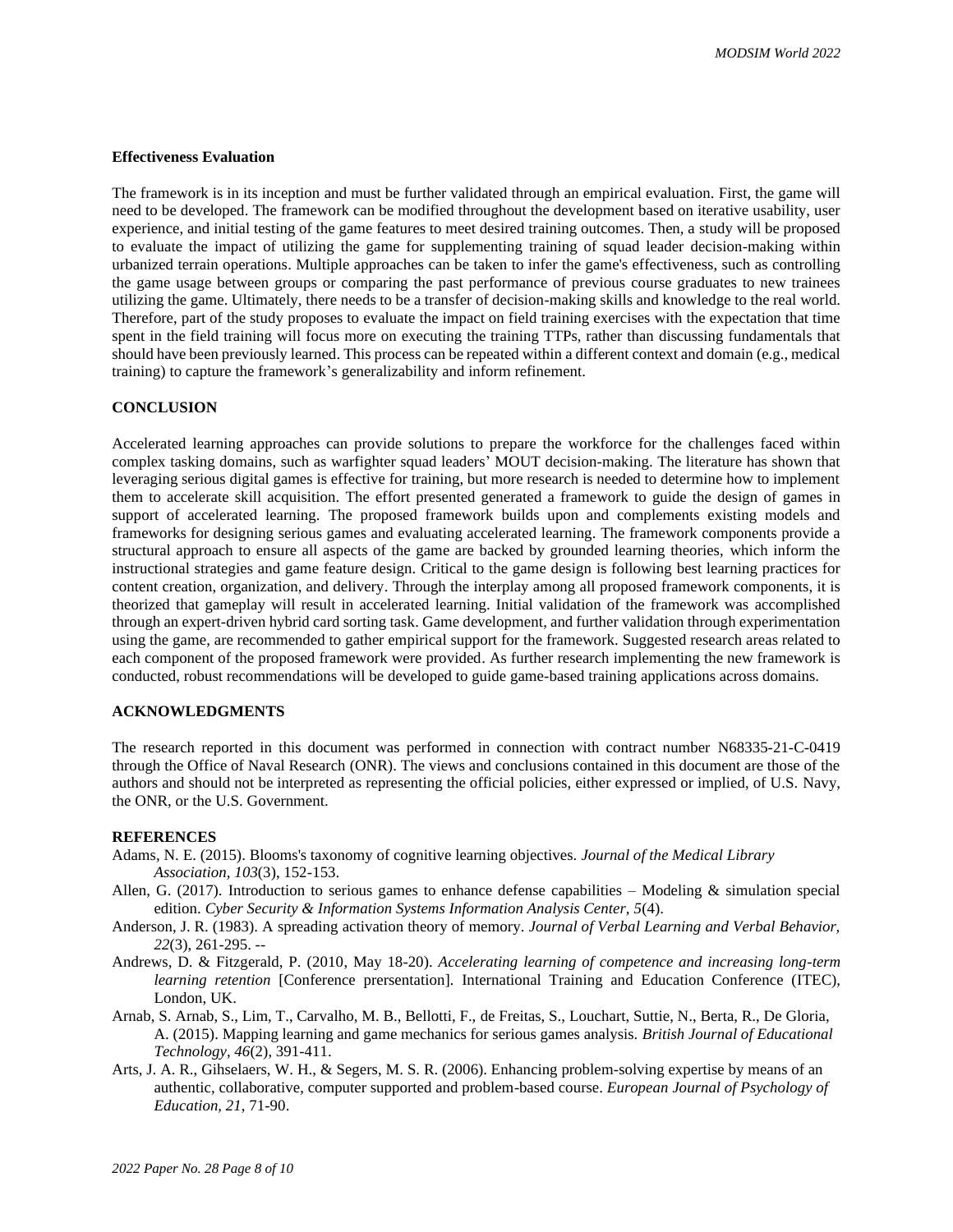- Brkljačić, T., Sučić, I., Tkalić, R.G., Wertag, A., & Lučić, L. (2019). Games we play: Wellbeing of players of live and digital games. In *Multifaceted approach to digital addiction and its treatment* (pp. 118-137). IGI Global.
- Carvalho, M.B., Bellotti, F., Berta, R., de Gloria, A., Sedano, C.I., Hauge, J.B., Hu, J., & Rauterberg, G.W.M. (2015). An activity theory-based model for serious games analysis and conceptual design. *Computers and Education, 87*, 166-181.
- Colom, R., Quiroga, M. A., Solana, A. B., Burgaleta, M., Roman, F. J., & Karama, S. (2012). Structural changes after videogame practice related to a brain network associated with intelligence. *Intelligence, 40*(5), 479–489.
- Colzato, L.S., van denWildenberg,W.P., Zmigrod, S., & Hommel, B. (2013). Action video gaming and cognitive control: Playing first person shooter games is associated with improvement in working memory but not action inhibition. *Psychological Research, 77*, 234–239.
- Csikszentmihalyi, M. (1990). Flow: The psychology of optimal experience. Harper.
- de Freitas, S., Rebolledo-Mendez, G., Liarokapis, F., Magoulas, G., & Poulovassilis, A. (2010) Learning as immersive experiences: Using the four-dimensional framework for designing and evaluating immersive learning experiences in a virtual world. *British Journal of Educational Technology, 41*(1), 69-85.
- Driscoll, M. P. (2000). *Psychology of learning for instruction* (2nd ed.). Allyn and Bacon.
- Feng, J., Spence, I., & Pratt, J. (2007). Playing an action video game reduces gender differences in spatial cognition. *Journal of Psychological Science, 18,* 850–855.
- Ferguson, C. J. (2010). Blazing angels or resident evil? Can violent video games be a force for good? *Review of General Psychology, 14*(2), 68–81.
- Fischer, P., Kubitzki, J., Guter, S., & Frey, D. (2007). Virtual driving and risk taking: Do racing games increase risktaking cognitions, affect, and behaviors*? Journal of Experimental Psychology: Applied, 13*(1), 22–31.
- Green, C.S. & Bavelier, D. (2003). Action video game modifies visual selective attention. *Nature, 423*(6963)*,* 534- 537.
- Green, C.S., Sugarman, M.A., Medford, K., Klobusicky, E., & Bavelier, D. (2012). The effect of action video game experience on task-switching. *Computers in Human Behavior, 28*(3), 984–994.
- *The Guiding principles*. Center for Accelerated Learning. (2018, May 8). ALcenter. [https://www.alcenter.com/guiding-principles/.](https://www.alcenter.com/guiding-principles/)
- Hmelo, C. E. (1998). Cognitive consequences of problem-based learning for the early development of medical expertise. *Teaching and Learning in Medicine, 10*(2), 92-100.
- Hoffman, R. R., Ward, P., Feltovich, P. J., DiBello, L., Fiore, S. M., & Andrews, D. (2010). Accelerating learning and expertise: Concepts and applications. *Human Factors and Ergonomics Society Annual Meeting Proceedings, 54*(4), 399-402.
- Johnson-Laird, P. N. (1983). A computational analysis of consciousness. *Cognition & Brain* Theory, 6(4), 499–508.
- Keller, J. M. (1987). Development and use of the ARCS model of instructional design. Journal of Instructional Development, 10(2), 2-6.
- Klein, G. A. (1993). A recognition-primed decision (RPD) model of rapid decision making. *Decision making in action: Models and methods, 5*(4), 138-147.
- Kuhn, S., Gleich, T., Lorenz, R. C., Lindenberger, U., & Gallinat, J. (2014). Playing super Mario induces structural brain plasticity: Gray matter changes resulting from training with a commercial video game. *Molecular Psychiatry, 19*, 265–271.
- Li, L., Chen, R., & Chen, J., (2016). Playing action video games improves visuomotor control. *Psychological Science, 27*(8), 1092-1108.
- Li, R., Polat, U., Makous, W., & Bavelier, D. (2009) Enhancing the contrast sensitivity function through action video game training. *Nature Neuroscience, 12*(549).
- Lim, T., Carvalho, M.B., Bellotti, F., Arnab, S., de Freitas, S., Louchart, S., Suttie, N., Berta, R., De Gloria, A. (2013). The LM-GM framework for serious games analysis. University of Pittsburgh.
- Mackworth, N. H. (1948). The breakdown of vigilance during prolonged visual search. *Quarterly Journal of Experimental Psychology, 1,* 6-21.
- Mayer, I., Bekebrede, G., Harteveld, C., Warmelink, H., Zhou, Q., Van Ruijven, T., Lo, J., Kortman, R., & Wenzler, I. (2014). The research and evaluation of serious games: Toward a comprehensive methodology. *British Journal Of Educational Technology, 45*(3), 502-527.
- Meier, D. (2000). *The Accelerated learning handbook: A creative guide to designing and delivering faster, more effective training programs.* McGraw-Hill.
- Mezoff, L. (2008, Jan. 22). Army's game medic training helps save two lives. Army.mil. https://www.army.mil/article/7065/army\_games\_medic\_training\_helps\_save\_two\_lives.